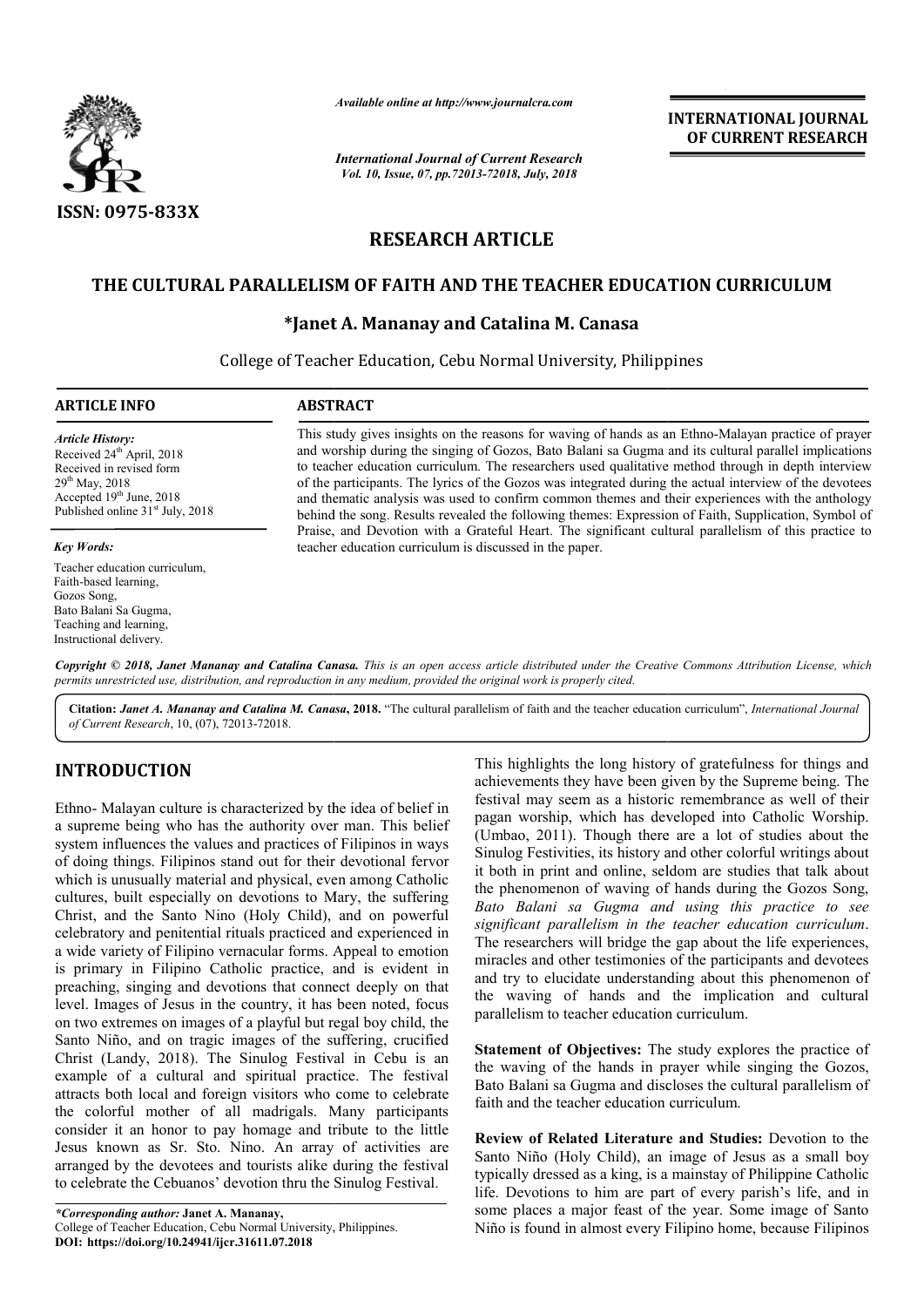believe that the Santo Niño is their protector and has the power to grant and answer their prayers (Landy, 2018). In Cebu, devotion to the Santo Niño reaches a fever pitch early in January, when crowds flock to the basilica that houses it, and the city and its harbor are taken over for days by processions, colorful parades and other celebrations. Sinulog, the name of the feast refers to a ritual dance inspired by and performed before the Santo Niño. In recent years the events have drawn 1.5 to 3 million participants in a city of fewer than 900,000 people, making Cebu's celebration one of the largest annual events in the Catholic world. (Nelson, 1996) studied about the "emotional worship service" amongst African-American Worship Service through interviews and participant observations. The study discussed the reasons of African Americans with their "emotional" worship and why they are still continuing their rituals and radiate vitality with their emotional worship. Additionally, this paper also critiqued traditional explanations of the connection between "emotionalism" and social class which is very much related to this study on the waving of hands during the sining of the Bato Balani sa Gugma. During the Gozos, the singing of *Bato Balani sa Gugma*, Cebuanos wave their hands and this is somewhat similar to the study of Shimasono. He said in his paper that Tenrikyo which includes magico-religious practices, are even more obvious. Tenrikyo believers strengthen their faith by exchanging magical-emotions with the diety. The believers give service, the tsutone and divine granting, the sazuke. Tenrikyo makes use of tsutone which is a ritual for harmony between the deityand the people (shiniin waraku). This ritual is performed daily or monthly where sacred songs (mikagura uta) and sacred dancing (kagura) are merged. The sazuke is considered a magical ceremony and is performed to help those suffering from illness.

*First we clap the hands twice and call the deity down to us, then we report the name, age, sex and illness of the patient to the deity and pray for the success of the ritual, then while reciting three times, 'expel the evil, please help us, oh Lord of Tenri, ' and at the end of the third waving of the hands, we hold our palms as though we have received something from above, and are transferring it to the afflicted area of the patient. Then, while chanting three times, 'Assist us, we pray, Oh Lord of Tenri' we stroke the patient from top to bottom… We once again pray for the success of the ritual, and clap the hands twice in order to send the deity back to above. (Shimasono, 1981)*

Agreeing with Galbraith (2000), which says that participants experience a different sense of connection and a deeper relationship as they wave hands to the Black Madonna of Czestochowa. Her study, On the road to Czestochowa: rhetoric and experience on a polish pilgrimage to the Black Madonna of Czetochowa, maintained that they remain unconvinced by the political rhetoric while on pilgrimage. In the study of Elisha (2017), a group of neo-Pentecostal evangelists decided to participate so as to bring their church in the New York Dance Parade. They regarded their activity as an opportunity to endorse worship. According to these evangelists, this is their true purpose of engaging in spiritual warfare, and a form of art in itself. The process of intensive ritualization involves upholding the distinction in the immersive context of this secular festival and requires physical and spiritual preparations and symbolic boundary maintenance. Their participation was predicted on a distinction between "performance" and "ministry," privileging the latter. Upholding this distinction in the immersive context of a secular festival required a process

of intensive ritualization, involving physical and spiritual preparations and symbolic boundary maintenance. The researcher further argue that anthropological perspectives on such instances of public religion should seek to account for how ritual forms produce and are shaped by the effects of what the research call proximation, a condition of "closeness" between categories of activity otherwise regarded as separate and autonomous (e.g., religion and the arts). The concept is a means to explore how religious ministries are influenced by ostensibly external factors and the need to manage them, and by the various opportunities, tensions and moreal associations that arise when ritual strategies evoke comparisons with secular genres and domains (Elisha, 2017). Renato Rosaldo (1989) stressed that rituals be considered as a busy intersection where there is a space of merging for social process the prefigure and surpass ritual boundaries rather that as a selfcontained sphere of pursuit. Aside from being an apt metaphor for writing about a street parade, this formulation reminds us that what is supposed to take place in the performance of a ritual is never all that takes place nor does it limit the scope of what participants experience or expect (Schieffelin,1985). Rituals are rooted from sociohistorical contexts, which affect how we act although we tend to define them as symbolic essence and intelligible purposes. Cultural influences may seem extraneous because at times they are taken in isolation rather than looking at them as part of alternative behaviors. The ritualization of public religion is the work of establishing sacred practices as set apart in a world where it is increasingly hard for cultural forms to remain entirely distinct from others that may be regarded, or disregarded, as analogous. Fuistat (2015) mentioned that social- psychological indicators might be traced to the effects that individual prayer has and that there is a challenge of doing research on collective prayer as these are very limited. While it is tempting to assume that collective prayer may be analyzed as the aggregate of individual prayers, the research presented in this article suggests that worshipers pray differently when in community than when by themselves. Fuistat drew on work on group culture and rituals and created a framework in analyzing the essence of collective prayer so as to understand deeply the role of collective prayer in the practices of faith communities. Collective prayer connotes wider fields of meaning as they represent significant social routines. With the intercontinental literature review the researchers were able to understand more about the idea and symbolism of waving of hands, chanting and singing songs during worship, Furthermore the literature and prior studies gives motivation to the researchers to conduct the study in the perspective and experience of the devotees of Senor Santo Nino in Cebu, Philippines, Asia.

## **MATERIALS AND METHODS**

**Research Method and Instrument:** The study makes use of qualitative phenomenological design where the investigators did an in depth interview on the participants to extract the common themes on their devotion to Sr. Sto Nino and experiences on the Gozos Song, *Bato Balani sa Gugma.* Phenomenological research involves trying to comprehend the significance of a particular phenomenon by looking deeply at the views of people and participants who have experienced that phenomenon. Then parallel analysis on the themes and the teacher education curriculum was done.

**Research Participants and Environment:** The study was conducted in the different barangays in Cebu City. Snowball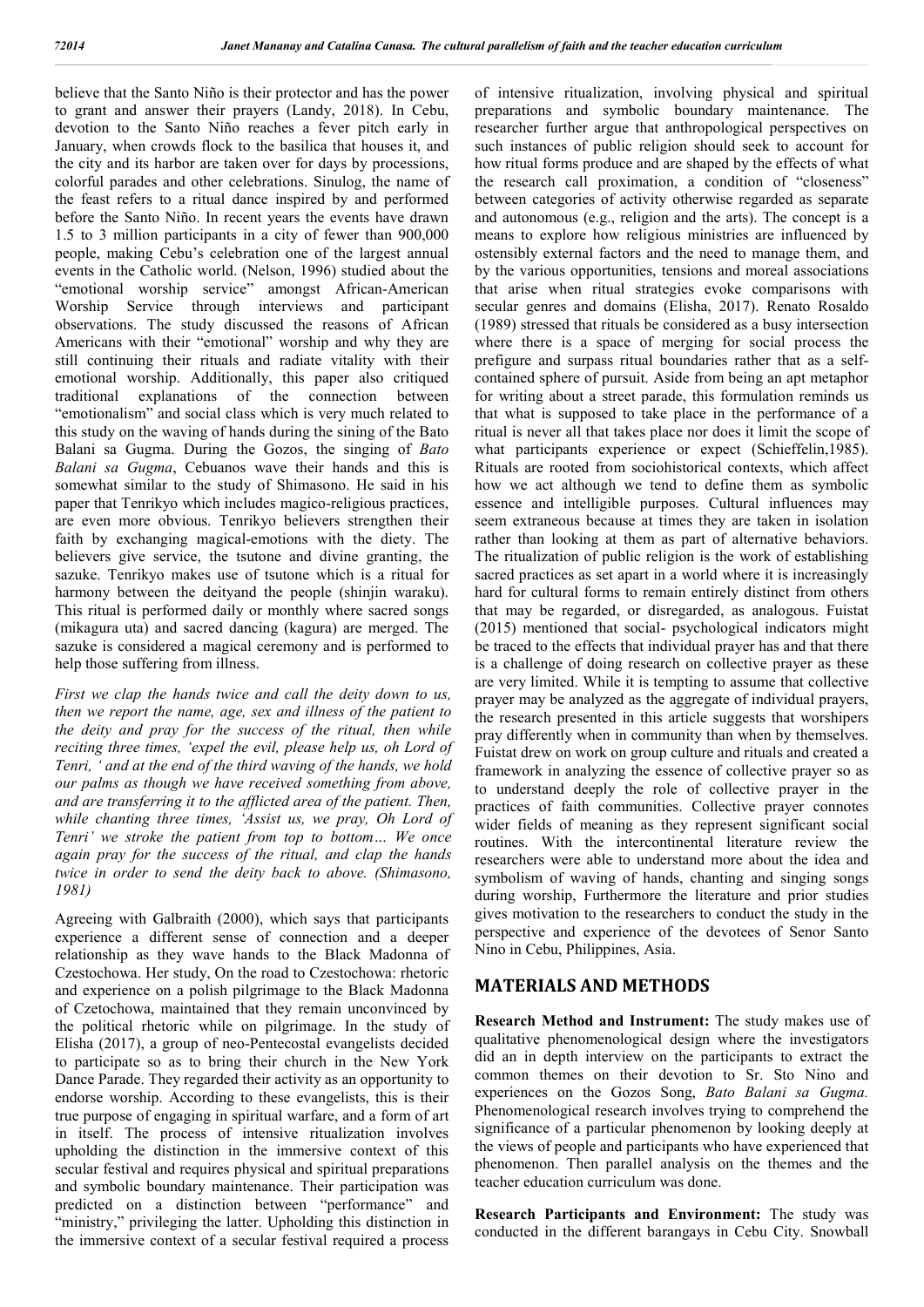sampling method was used in identifying the participants, those who manifest devotion of the Sr. Sto. Nino. The researchers identified 30 participants who were then interviewed several times to extract their experiencesand reasons on the practice of the waving of hands and devotion to the Sr. Sto. Nino as part of the Ethno-Malayan practice of prayer and worship.

**Data Analysis:** After the in depth interview, the researchers coded and categorized the responses and came up with the emergent common themes. The saturated responses of the participants were used as bases for the thematic analysis. The treatment of analysis focused solely on the practice of the participants on the waving of hands and the traditional singing of the Gozos, *Bato Balani sa Gugma.* Analysis by themes is a method for identifying and analyzing patterns gathered from the roster of data. The process organizes and describes the data in rich detail. Then, an analysis was done on the relevance of the reasons for waving of hands with the practices in the teacher education curriculum.

**Ethical Consideration:** The researchers have the responsibility to regard and consider the rights, values as well as the needs of the participants. The main purpose of the research project and objectives were explained clearly to the participants; this was done verbally. It was made clear that at any point of the process, the informants may dismiss his or her participation anytime and that there is no coercion needed in gathering the data. The study protects the informants' or participants' identity and respects confidentiality and anonymity. They were asked to fill out the informed consent form to establish that there was no coercion done in the gathering of data. Their identity and names were deleted in the transcribed interviews so as to protect their person for whatever circumstances the study might bring. The researchers also complied with the Research Ethics Board checklist for Ethical Standards in the conduct of the study.

### **RESULTS AND DISCUSSION**

Based on the participants' utterances, in depth interview and the researchers' descriptive analysis of transcripts, the following themes were identified.

*Theme 1: Expression of Faith Theme 2: Supplication Theme 3: Symbol of Praise Theme 4: A Grateful Heart*

**Theme 1: Expression of Faith:** All participants shared that the song Gozos, *Bato Balani sa Gugma* is sacred. They considered the song lyrics as prayer in itself. Singing the song moves them in a different way, which they described as the working of the Holy Spirit. Raising of hands when singing the song is an expression for their faith and belief in the Supreme being, Sr. Sto. Nino. They feel like floating in the air and experiencing goose bumps all over their bodies. Their tears freely fall without reasons while singing and they attribute these to their strong faith and belief that Sr. Sto Nino is there welcoming and listening to them.

*"It's so moving to see many people who are really fervent in prayer especially when they sing the Gozos." (P1)*

*"The song lyrics is like a prayer for me." (P16)*

*"Participating the Novena mass made my life meaningful. I become closer to Him and I became more prayerful. For me it's not a ritual it's a prayer. Praying to Him made a lot of miracles in my life as a student He is my refuge." (P20)*

*"Para nako, ang pag-Novena/pagvenerate kang Sto. Nino kay usa sa paagi na pag-ampo.. paghimo ug panaad ug one way of reparation of sins." (For me, the song is like comparable to the novena prayer and my way of tradition and way of reparation for my sins). (P15)*

*"Kani cya nga kanta meaning ful kaayu nako kai the moment mu tukar ni, mu tulo jud akong luha. Mura man gud tag gi bayaw s aka lipay nga daghannn kaayu tag grasha na dawat gikan ni St. Sto Nino. Maong mu saka jud akong kamot sa pag praise and worship niya. Ang pag kanta murag pag ampo napud ni." (This song is very meaningful and every time it is played, my tears fall. It is like we are lifted in joy because of the graces received from Sr. Sto. Nino and that is why I lift my arms in praise and worship to Him. Singing is my way of praying to Him)(P27)*

**Theme 2: Supplication:** All participants mentioned that singing the *Bato Balani sa Gugma* is their way of communicating and asking for supplications-from financial debts and obligations, to career improvements, good health, livelihood, peace of mind, etc. They believed that since Sr. Sto Nino is the child Jesus, then like a child, he is easy to please and easy to ask for help. The devotees cry for help of mercy and grace. Raising their hands during the singing is their symbol of lifting to Sr. Sto Nino, all their worries and request. It is their way of communicating that as humans, they need the help and guidance of the Supreme being. They feel near to the child Jesus, Sr. Sto. Nino when they do so.

*"Para nako is it's a sign of obedience ba nga kuan jud ka nga Christian. Kanang mukuan jud ka sa God ba. Muask jud ka ba unsay dapat nimu iask unya unsay mga petition prayers nimu imu jud ihalad bitaw sa diyos." (For me, it is a sign of obedience and a test of your Christian faith. You ask for petition and offer these to God. (P2)*

*" Sign nga atong gitahod ug paghangad nga Siya naa sa langit. Siya gyud natan-aw ug naminaw sa akong pag-ampo. (It is a sign of my respect because He watches over me from heaven and listens to my prayers) (P13)*

*"Mangayu ug Malamdagan ta sa Holy Spirit." (Asking for petitions and wisdom from the Holy Spirit."(P22)*

*"Singing the song and raising my hands is like trying to reach out to Sr. Sto. Nino so He can listen clearly to my requestsmaayung lawas, grasha sa pang adlaw adlaw." (Sining the song and raising my arms is like trying to reach out to St. Sto. Nino so He can listen clearly to my requests and plea for good health, graces every day.)(P24)*

*"Uhm Last year akoang gipangayo kay good health for my son then after that wala na sya nagsakit. Pneumonia. Last year. After atu gud kay sige nakog simba. Straight na gyud. Three. Pero wala sya naospital atu naa ra sa balay. Kuyaw pa jud kay pneumonia. Pero after atu kay nada ra sad." (Last year, I asked for the good health and healing for my son from Pneumonia; since then I always attend mass and thereafter, he was healed." (P5)*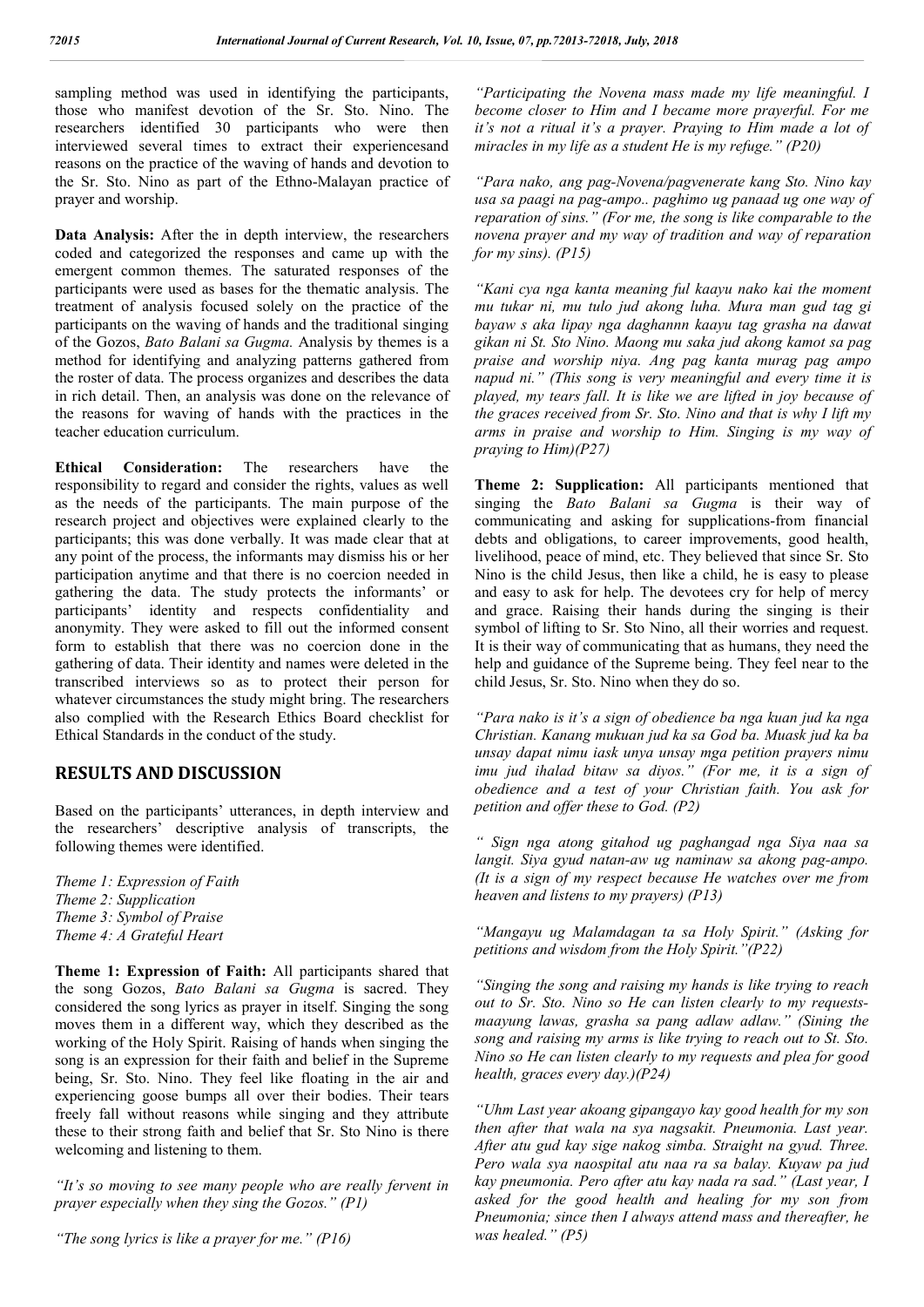| for Waving of<br>Reasons<br>Hands                                         | Implications to Teacher<br><b>Education Curriculum</b>                             | <b>Explanation and Examples</b>                                                                                                                                                                                                                                                                                                                                                 |
|---------------------------------------------------------------------------|------------------------------------------------------------------------------------|---------------------------------------------------------------------------------------------------------------------------------------------------------------------------------------------------------------------------------------------------------------------------------------------------------------------------------------------------------------------------------|
| Thene 1:<br>"PAG-TUO"<br>Expression of Faith                              | $\checkmark$ Intuitive thinking                                                    | Intuition in educational context is a process in which instructors efficiently code, sort and access<br>experientially conceived mental models for use in making instructional decisions. Put another<br>way, instructors have cognitive schemas or mental models born of experience that they can<br>overlay on particular instructional problems to detect a timely solution. |
| Theme $2$ :<br>"PAG-PANGAMUYO"<br>Supplication / Expressing<br>Needs      | $\checkmark$ Communicative theory<br>$\sqrt{\text{Expressed need}}$                | Teachers need to communicate clearly -<br>Communication process is successful when the message is delivered in clear and understandable<br>way.<br>Expressing it is the first step towards achieve one's need.<br>Teacher praise is one tool that can be a powerful motivator for students.                                                                                     |
| Theme $3$ :<br><i>"PAG-DAEYG"</i><br>A Symbol of Praise                   | $\checkmark$ Concept of<br>Recognition and Praise<br>$\sqrt{\text{Reinforcement}}$ | The power of praise in changing student behavior is that it both indicates teacher approval and<br>informs the student about how the praised academic performance or behavior conforms to teacher<br>expectations (Burnett, 2011)                                                                                                                                               |
| <i>Theme</i><br>4:<br><i>"PAGPASALAMAT"</i><br>Devotion, A Grateful Heart | $\checkmark$ Gratefulness                                                          | Gratitude is a trait that can be taught. The more it is practiced, the more it becomes second nature.<br>Practicing gratitude increases student's positive emotions and makes them feel more satisfied in<br>school and in life in general.                                                                                                                                     |

#### **Table 1. Implications and cultural parallelism to Teacher Education curriculum**



**Fig. 1. Conceptual diagram of the input of the findings of the study to Teacher Education Curriculum**

**Theme 3: A Symbol of Praise:** All participants share the same vibes when they wave and raise hands during the sining of the Bato Balani sa Gugma; it's basically in worship and praise. It is like surrendering to Sr. Sto Nino for according to the them, He is the Almighty, Powerful Lord, the Supreme Being.

*"Ani man gud na siya sir, kay sa by definition, ang religion is your relationship with God. Unya kong duna kay relasyon, duna jud kay pagabuhaton, para pagmatood nga duna kay relasyon niya. Sama sa imong uyab, mo ingun diay ka nga naa koy relasyon nimo pero dika mosakripisyo? Ug adto sa ilang balay hatag buwak, magdate mo—similar sad na sa atong relasyon sa Ginoo, kong mo, ni claim ko nga duna koy relasyon niya, nya dili diay ko, o.. dili diay ko mo sakripisyo, dili ko muhatag ug panahon, labi sa iyahang fiesta, dili ko mag procession mura bag, uyab ta? mura lagig dili. Na lagi in ana, more—to affirm, to confirm that I have a relationship with Him, I should be willing to do some ritual and sacrificies and*

*in doing so, kani man gung sakripisyo og kaning ritual nga atung gibuhat" (It is like that religion is having a relationship with God; thus, one has to do something to prove that there is this relationship. Just like the boy-girl relationship, sacrifice is needed. The boy usually goes to the house of the girl to give flowers and court, then ask for a date. This is the same as the relationship with the Lord. One has to sacrifice, give time – like during fiesta celebration. The rituals and sacrifices are part of that relationship. (P7)*

*"Buhi gyud siya. Maprove nimu ba nga naa jud siya, kanang paghatag sa mga gipangayo. Mga blessings. Sa family, sa career. Maong mu ampo ko dala saka sa kamot sa pag bayaw kaniya." (He is alive. We can prove that he is always around when He gives and grants your requests concerning family and career. That is why I raise my hands in awe and worship. ) (P3)*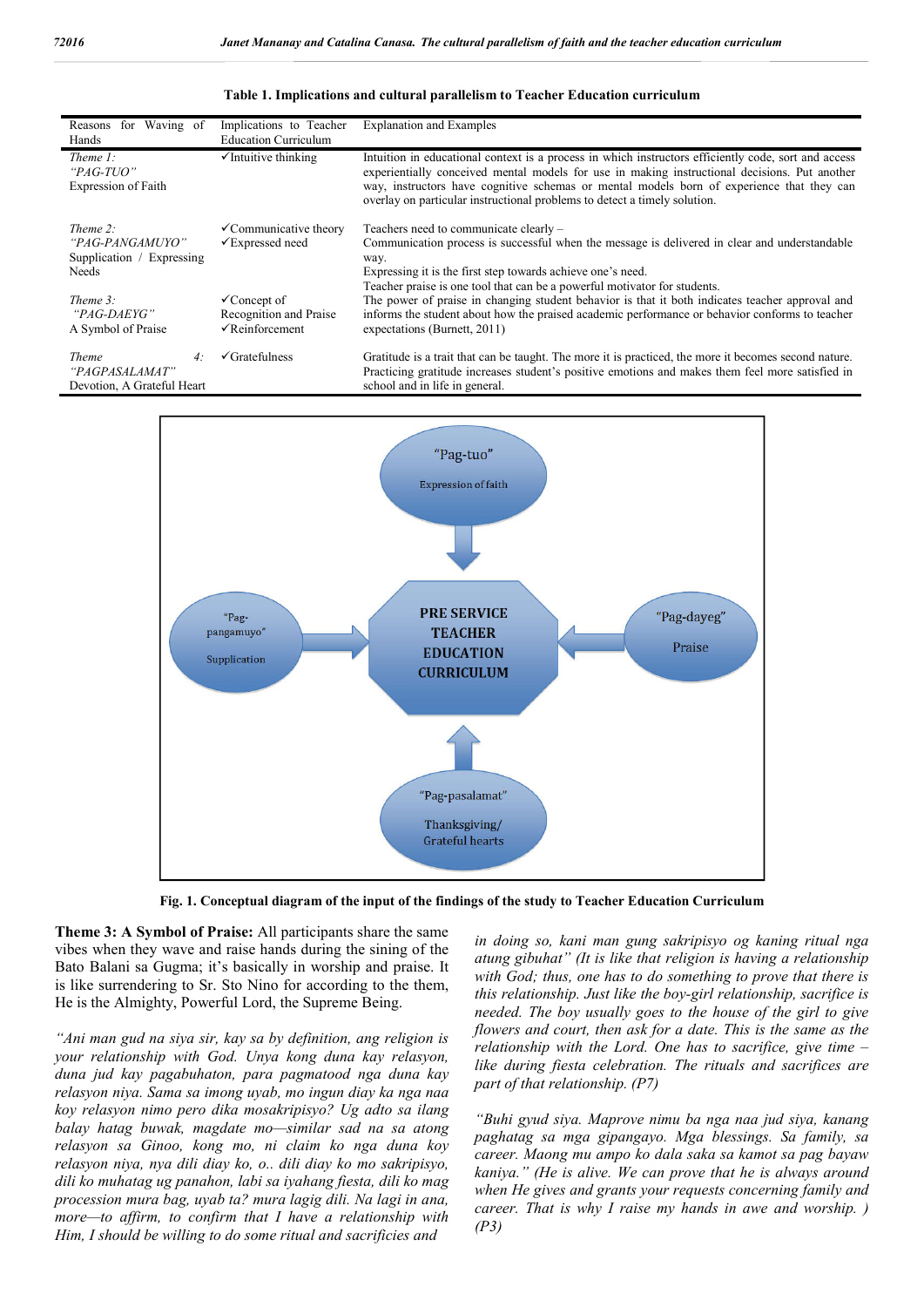*"Ang pag-isa sa kamot senyales sa imong paghigugma ug pagdayeg sa batang Hesus. Paghalad sa tibuok naku nga kinabuhi. Ang pagwagayway usa sad sa paagi sa pag-ampo." (My raising of hands and arms is a sign of my love and praise and worship for Sr. Sto. Nino. For offering my whole life and raising of my hands is also my one way of praying) (P14)*

*"Its my way of expressing praise and worship to the Lord's Kingship.. nga ako nagadayeg ug nagasimba sa Balaang Bata na atong Ginoo." (that I am praising and worshiping the child Jesus my Lord) (P15)*

*"Ang pagwagayway sa akong kamot usa kini ka timailhan sa akong paghalad sa akong self Niya..Siya nga akong gisaligan ug giampoan ug ako gidayeg. Ako giisa ang akong kamot aron iya makb-ot ang akong paghatag sa akong kaugalingon ug madungog ang akong mga pag-ampo."(The raising of my hands is a symbol of offering myself to Him. I trust in Him and I pray and praise Him. I raise my arms to Him to offer myself and for Him to listen to my pleas.) (P19)*

#### **Theme 4: Devotion, A Grateful Heart**

Some participants consider it their tradition as devotees to go to the basilica and pray. Being devotees, they feel the natural responsibility to attend the novena and celebrate the Holy Mass there. With grateful hearts, they sing their hearts out as their way of saying Thank You for all the goodness Sr. Sto. Nino has brought for them.

*"Moapil gyud ko sa Novena kay ang Ginoo wala sad miundang ug hatag kanaku ug grasya. (I always join the novena because the Lord has never ceased in giving me graces.) (P19)*

*"Murag I saka jud ang kamot kai halad pasalamat kai Sto Nino. Siya jud ang dampanan maong ga devotion ko niya." (I always raise my hands offering thanks to Sr. Sto Nino. He is my refuge that is why I offer devotion to Him.)(P29)*

*"Everytime I am in the basilica and I sing the song, Bato Balani, I feel so happy and grateful. Sto Nino has blessed me immensely and for this I can't thank Him enough."(P3)*

*"Sa Sto. Nino lisod man gud kaayo, isip pasalamat ba nindot man gud kaayo tan awon nga iisa ang kamot ug iwagayway ang mga kamot isip pagdayeg ug pasalamat (It is very difficult to praise and give thanks without raising one's hand. It is good to see raising of hands as praise and thanks giving) (P11)*

*"Unsay imong mga ampo sa Ginoo, mga hangyo ni Sto. Nino nga naa kay mga hangyo naa kay mga pasalamat sa tanan grasha. Buyag lang, gihatag jud sa Ginoo tanannakong pang ampo ug gi hangyu niya." (Whatever you ask for from Sto. Nino, you give thanks. God gave me all I asked and prayed for) (P24)*

**Cultural Parallelism to Curriculum:** Table 1 shows the capsulized picture of the cultural parallelism of faith in prayer as an Ethno Malayan practice and the teacher education curriculum as extrapolated from the depth of the study. Parallel to teacher education curriculum, the gesture implies embracing of the educational philosophy of humanism; the total development of the human person. One of the features of intuition, as it operates in the classroom and elsewhere, is the easy and effortlessness way in which faculty implement solutions to problems that present themselves on the spot. It's one of the reasons intuition is frequently described as a "mystical sixth sense or paranormal power."Teachers also rely on intuitive knowledge when time is of the essence. For example, intuition is summoned in those situations when explicit guidelines are missing. Most teachers follow rules that prescribe actions for instances of cheating. But what about when a student is unexpectedly hostile or a class makes accusations? Here teachers craft a response at the moment. Likewise, intuition is called upon in those situations without precedents for action as when something totally unexpected happens in a class. Most teachers do not abruptly end the class and head to the library to search for solutions others have used in similar situations. As with any potential classroom reinforce, praise on the other hand has the ability to improve student academic or behavioral performance- but only if the student finds it reinforcing (Akin-Little *et al,* 2004). The American Psychological Association conducted a study (2010) that showed that children that grow up grateful have multiple health benefits. The study which involved children ages 10-14, measured the development of gratefulness. The result found that the students with the most gratitude were more satisfied with their life, became more happy or hopeful, and had a better sense of meaning in their lives. The subjects also experienced a 13 percent drop in depression and negative emotions. Another study tested elementary students ages 8-11 and taught them weekly half-hour lessons on gratitude. The study found that students showed a significant increase in mood and grateful thinking after the lessons were completed. These findings suggest that children need to practice gratitude in their lives, it will improve their happiness and overall life satisfaction. Scientists say that repeated behavior changes the neuropath ways of the brain, and with repeated practice you can strengthen the happiness part of the brain. (retrieved from http://www.teachhub.com/teaching-strategies-powerappreciation)

#### **Conclusion**

It can be concluded that the phenomenon of the singing of the Gozos, Bato Balani sa Gugma and waving the hands of the devotees are manifestations of their strong faith and tradition. The devotees and participants continue doing this for decades to express their gratitude to the miraculous image of child Jesus in Basilica del Sto. Nino. Thousands of miracles were granted and experienced by the faithful in their Physical and Spiritual Life while others continue to humbly ask for their request and supplication. This practice of waving of hands during the singing of the Gozos is a spiritual habit of worship and the participants feel that it is not just an obligation but rather a privilege. Life experiences of miracles and testimonies of answered prayers were all attributed to the participants' endeavor of waving hands in this phenomenon. The Ethno Malayan practice of waving of hands is a manifestation of the systems of belief of the people on the ways of expressing faith in prayer. The set of beliefs is formed based from the significant value system of a certain culture. Connecting this to the pre service teacher education curriculum, it can be deduced that the curriculum can take the stance of the arts where learning can take place based on intuition "pag-tuo" as well as the stance of science where there is praise "pag-dayeg" and value for the learner's achievement; or modification combining the two.

**Recommendation:** It is highly recommended that Cebuanos should continue preserving the rich cultural tradition of the